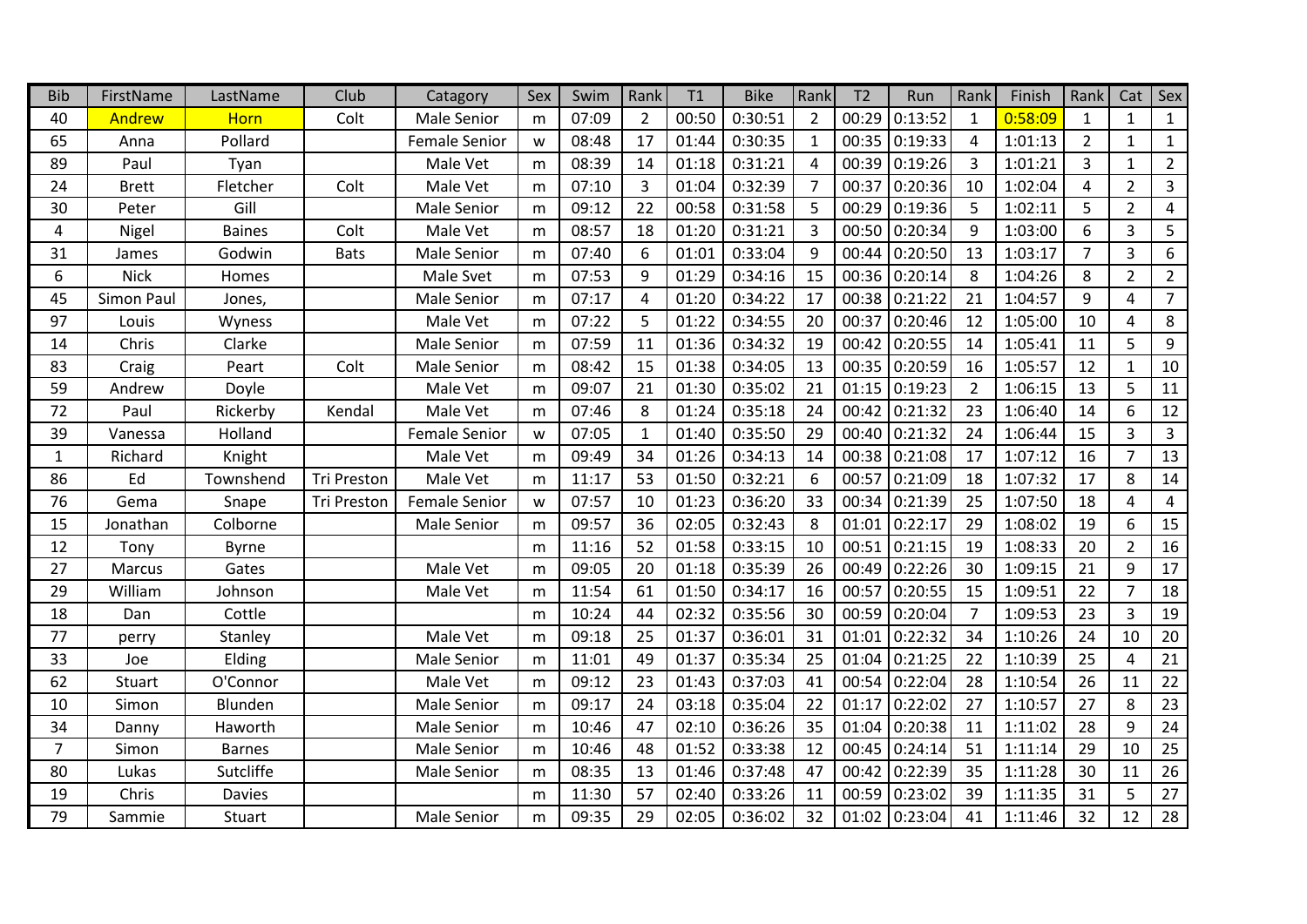| 95             | Steve       | Wyatt          |      |                      | m | 10:20 | 43             | 03:18 | 0:34:29 | 18 |       | 0:57:43 | 82 | 1:11:52 | 33 | 6              | 29             |
|----------------|-------------|----------------|------|----------------------|---|-------|----------------|-------|---------|----|-------|---------|----|---------|----|----------------|----------------|
| 16             | Charlotte   | Cook           |      | <b>Female Senior</b> | W | 07:43 | $\overline{7}$ | 01:48 | 0:39:06 | 55 | 00:58 | 0:22:30 | 32 | 1:12:03 | 34 | 5              | 5              |
| 64             | Chris       | Perry          |      |                      | m | 09:51 | 35             | 02:00 | 0:36:24 | 34 | 01:10 | 0:22:41 | 36 | 1:12:03 | 35 | $\overline{7}$ | 30             |
| 41             | Norman      | Hayhurst       |      | Male Vet             | m | 12:00 | 63             | 00:58 | 0:39:17 | 56 | 00:38 | 0:19:51 | 6  | 1:12:43 | 36 | 12             | 31             |
| 63             | Kim         | O'Neil         |      | Female Vet           | w | 10:34 | 46             | 01:52 | 0:35:40 | 27 | 00:44 | 0:24:07 | 48 | 1:12:55 | 37 | $\mathbf{1}$   | 6              |
| 28             | Anna        | Geary          |      | <b>Female Senior</b> | W | 10:09 | 40             | 01:21 | 0:36:55 | 39 | 01:03 | 0:23:37 | 43 | 1:13:03 | 38 | 6              | $\overline{7}$ |
| 38             | Jason       | Hinsley        |      |                      | m | 11:55 | 62             | 03:02 | 0:36:55 | 38 | 00:53 | 0:21:17 | 20 | 1:14:00 | 39 | 8              | 32             |
| 22             | Grant       | Ferguson       |      | Male Senior          | m | 10:15 | 42             | 02:51 | 0:35:42 | 28 | 01:46 | 0:23:51 | 45 | 1:14:23 | 40 | 13             | 33             |
| 78             | Andrew      | <b>Stevens</b> |      | Male Senior          | m | 09:29 | 27             | 02:31 | 0:39:38 | 58 | 00:37 | 0:22:29 | 31 | 1:14:42 | 41 | 14             | 34             |
| 98             | Carol       | Young          |      | Female Vet           | W | 09:21 | 26             | 01:41 | 0:37:34 | 44 | 01:01 | 0:25:14 | 53 | 1:14:48 | 42 | $\overline{2}$ | 8              |
| 75             | Gary        | Smith          | Colt | Male Vet             | m | 11:22 | 55             | 01:41 | 0:36:54 | 37 | 00:58 | 0:23:59 | 47 | 1:14:52 | 43 | 13             | 35             |
| 54             | <b>Bob</b>  | Miurhead       |      | Male Senior          | m | 10:06 | 38             | 01:48 | 0:37:55 | 48 | 01:05 | 0:24:11 | 49 | 1:15:03 | 44 | 15             | 36             |
| 25             | Paul        | Foxton         |      | Male Senior          | m | 11:08 | 50             | 01:37 | 0:38:06 | 50 | 01:01 | 0:23:14 | 42 | 1:15:04 | 45 | 16             | 37             |
| 50             | Niamh       | Lewis          | Colt |                      | W | 11:39 | 58             | 02:04 | 0:35:04 | 23 | 01:12 | 0:25:31 | 55 | 1:15:28 | 46 | $\mathbf{1}$   | 9              |
| 26             | Colin       | Freeman        |      | Male Senior          | m | 12:45 | 65             | 01:58 | 0:38:15 | 51 | 00:53 | 0:21:54 | 26 | 1:15:42 | 47 | 17             | 38             |
| 85             | Dave        | Thompson       |      | Male Vet             | m | 10:33 | 45             | 01:31 | 0:37:12 | 42 | 00:45 | 0:25:54 | 60 | 1:15:54 | 48 | 14             | 39             |
| 51             | Justin      | Lloyd          |      |                      | m |       | $-1$           | 19:09 | 0:36:43 | 36 |       | 1:00:14 | 83 | 1:16:15 | 49 | 9              | 40             |
| 35             | Andy        | Helm           |      | Male Vet             | m | 09:35 | 28             | 02:12 | 0:37:39 | 45 | 01:28 | 0:25:48 | 58 | 1:16:40 | 50 | 15             | 41             |
| 71             | Kit         | Rickerby       |      | Male Vet             | m | 08:45 | 16             | 01:57 | 0:37:55 | 49 | 01:03 | 0:27:19 | 68 | 1:16:57 | 51 | 16             | 42             |
| 36             | Matthew     | Mitchell       |      |                      | m |       | $-1$           | 16:54 | 0:40:43 | 65 | 01:04 | 0:22:31 | 33 | 1:17:26 | 52 | 10             | 43             |
| 70             | Liam        | Redmond        |      | Male Senior          | m | 11:24 | 56             | 03:14 | 0:38:17 | 52 | 01:02 | 0:23:45 | 44 | 1:17:40 | 53 | 18             | 44             |
| 48             | Fred        | Lynch          |      | Male Vet             | m | 12:55 | 69             | 02:56 | 0:39:03 | 54 | 00:54 | 0:22:42 | 37 | 1:18:28 | 54 | 17             | 45             |
| 5              | Brendan     | <b>Baird</b>   |      | Male Vet             | m | 11:11 | 51             | 03:30 | 0:39:32 | 57 | 00:39 | 0:24:23 | 52 | 1:19:14 | 55 | 18             | 46             |
| $\overline{2}$ | Paul        | Astin          |      |                      | m | 09:41 | 32             | 02:35 | 0:38:33 | 53 | 02:01 | 0:26:57 | 66 | 1:19:45 | 56 | 11             | 47             |
| 96             | Belinda     | Wyatt          |      |                      | W | 11:48 | 60             | 01:28 | 0:37:29 | 43 | 01:01 | 0:28:08 | 73 | 1:19:51 | 57 | $\overline{2}$ | 10             |
| 11             | lan         | <b>Bailey</b>  | Colt | Male Vet             | m | 12:46 | 66             | 01:44 | 0:41:18 | 68 | 01:09 | 0:23:55 | 46 | 1:20:50 | 58 | 19             | 48             |
| 66             | <b>Debs</b> | Armstrong      | Colt | <b>Female Senior</b> | W | 09:03 | 19             | 02:02 | 0:42:20 | 75 | 00:51 | 0:26:46 | 65 | 1:20:59 | 59 | $\overline{7}$ | 11             |
| 23             | Hannah      | Ferguson       |      | <b>Female Senior</b> | w | 09:40 | 31             | 02:17 | 0:41:48 | 72 | 01:35 | 0:25:46 | 57 | 1:21:05 | 60 | 8              | 12             |
| 100            | Ed          | Griffiths      |      | Male Senior          | m | 09:39 | 30             | 02:09 | 0:41:37 | 71 | 00:36 | 0:27:20 | 69 | 1:21:20 | 61 | $\mathbf{1}$   | $\mathbf{1}$   |
| 17             | Dean        | Copley         |      | Male Vet             | m | 13:03 | 70             | 01:56 | 0:36:57 | 40 | 01:02 | 0:28:41 | 75 | 1:21:38 | 62 | 20             | 49             |
| 90             | Jenny       | Ward           |      | <b>Female Senior</b> | w | 10:13 | 41             | 01:57 | 0:41:22 | 69 | 00:49 | 0:27:27 | 71 | 1:21:46 | 63 | 9              | 13             |
| 20             | Lucy        | Downham        |      | <b>Female Senior</b> | w | 13:27 | 75             | 01:36 | 0:39:45 | 59 | 01:03 | 0:26:27 | 62 | 1:22:17 | 64 | 10             | 14             |
| 55             | Lindsey     | Doyle          |      | Female Vet           | f | 09:47 | 33             | 03:55 | 0:42:10 | 74 | 01:32 | 0:25:18 | 54 | 1:22:40 | 65 | 19             | 50             |